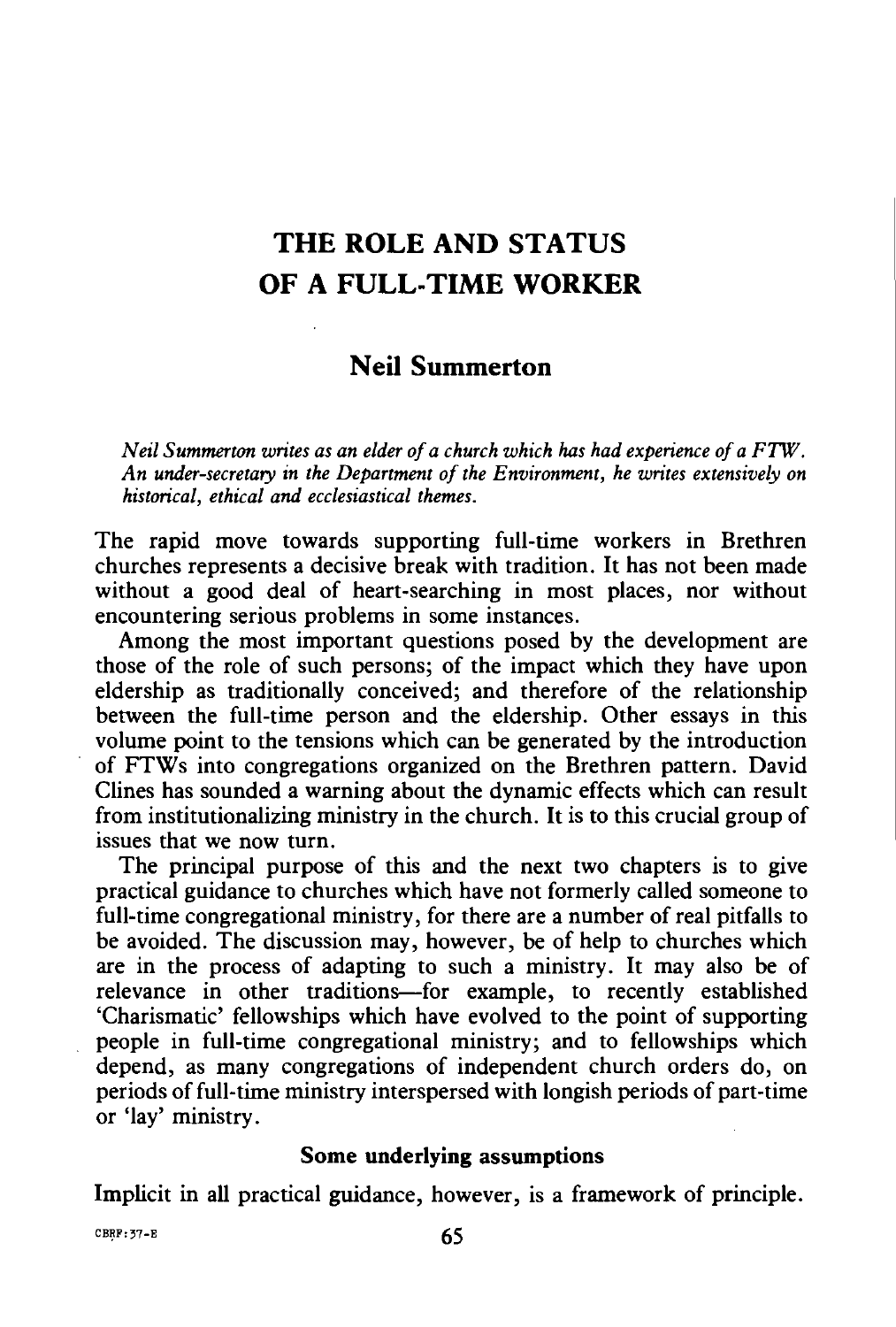This is important. Tensions between FTWs and other congregational leaders often reflect problems of personality, lack of forethought, insensitivity and, on occasion, incompetence. But frequently there are also fundamental differences of understanding about the nature of Christian ministry and about the connexions between such matters as status, time spent in the work of the congregation, and sources of support in that work.

Elsewhere in this volume an effort has been made to catch the vibrant, multi-faceted, non-institutionalized nature of Christian ministry as it is depicted in the pages of the New Testament. It may be argued that one of the central issues facing any congregation in our day, *whatever the practical form ministry may take in it,* is how to recapture (usually) or retain the authentic biblical pattern of ministry. Specifically, the question which elders of Brethren churches are usually conscious of asking is how can a full-time ministry be introduced without cramping the opportunities for charismatic ministry and without professionalization. Those embarked on a full-time ministry may, however, see things from a quite different perspective. How can they exercise a spiritually effective ministry when there seem to be important constraints imposed by institutional tradition (of whatever kind)? These questions need, in my judgement, to be considered by reference to a number of points of principle.

First, concern to preserve the biblical character of ministry against professionalization should not lead us to undervalue legitimate authority and spiritual leadership when exercised with the humility of true servanthood. It is in the nature of fallen man to abuse power, but it does not follow that scripturally all exercise of power is wrong. Any ministry entails the exercise of *accepted* power and authority: its whole purpose is to *do* things for individuals or the congregation as a whole, and the recipients of ministry have to submit themselves to the person who ministers; they have to be willing to respect and be influenced by that ministry.

Jesus himself recognized the legitimate authority of the Roman procurator (Jn. 19:11) and Paul that of the chief priest (Acts 23:1-10). And it seems clear from the apocalyptic writings that in the Jerusalem of God, of which the church is the precursor, authority will be exercised subordinate to God (see, eg, Rev.  $11:16$ ; cf, Matt. 19:28) though the reign undoubtedly has a shared character (Rev. 22:5). Similarly, spiritual leadership, mediated through human agency, is accepted in the New Testament as in the Old: it is difficult to conceive that Jesus did not consciously invest Peter with authority as a leader among the disciples (Matt. 16:13-20). His position seems subsequently to have been recognized by the disciples (Acts 1:15-26) and by Barnabas and Paul (Acts 9:27; Gal. 1:18; 2:2, 9-10-see also Acts 11:1-18 and 5:6, 22). Paul's own leadership in evangelistic endeavour is undeniable; and his position and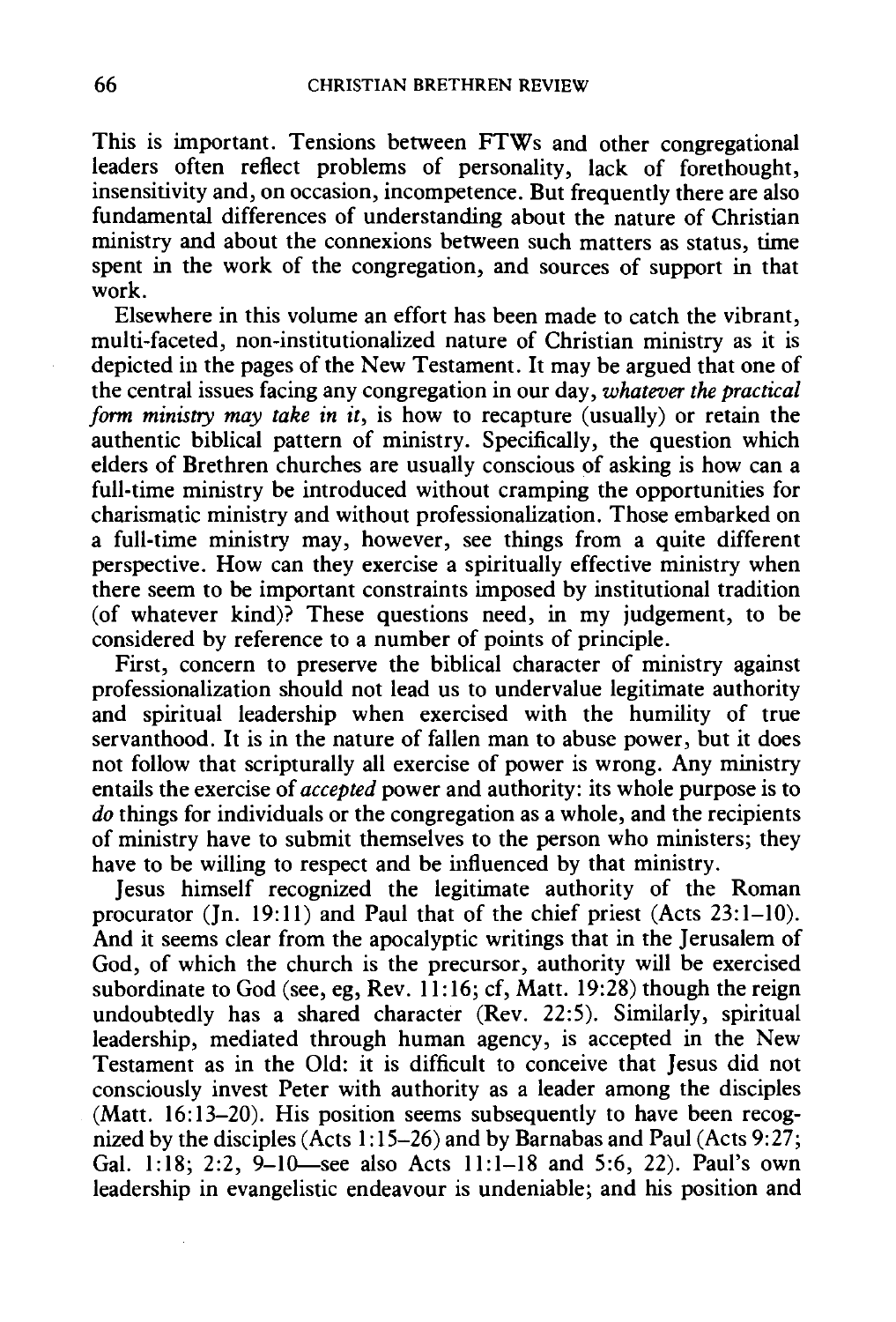authority as an apostle were vehemently defended in 1 and 2 Corinthians. Followership is of course essential to effective leadership: there must be those who are prepared to recognize the function of the leader. And function (ministry) plus recognition can be regarded as creating positional authority, ie, office.

Certainly, we must beware of institutionalization and professionalization in the church. There is no benefit in recognizing the office of elder or pastor, for example, if they are occupied by those without the necessary spiritual gift for the tasks. But it goes too far to infer that, lest an individual should, through gift and opportunity, exercise greater power and influence in the congregation than any other individual, he should restrain himself from doing more for the congregation than others can. Where a Spirit-filled ministry is capable of being exercised, surely it should be encouraged and recognized to the extent that the Lord prescribes in the particular case.

Moreover, if pastoral and doctrinal authority is to be exercised, the exercise of the requisite spiritual gifts must be acknowledged as authoritative, though I agree that there should be considerable latitude to vary the precise pattern of such authority according to gift and need in the individual congregation.

It must also be remembered that, even without office and a full-time maintained ministry, charismatic gift itself is institutionalized wherever it purports to be exercised by those who have neither the gift nor the presence of the Spirit in sufficient measure for the purpose. Brethren, please note: our history amply demonstrates that neither refusal to recognize office nor refusal to support a settled ministry in the home congregations make us proof against the exercise of gift in the letter but not in the Spirit!

Second, the following chapters assume that there is nothing in scripture which prevents an individual who is exercising a resident ministry in a local congregation from being supported by that congregation and/or others. This matter has been discussed elsewhere in this volume. Suffice it to say that it is incontrovertible that the apostles enjoyed the right to be supported by others in their ministry  $(1 \text{ Cor. } 9:1-12a)$  and the Lord appears to have extended that right also to the evangelist (Matt. 10:9-13). It is not obvious why that right should be regarded as confined to the ministries of the apostle, the evangelist and the prophet, rather than being available in relation to any ministry in the church. Nor is it obvious why the right to support should be confined to those who are itinerant in their ministry and not available to those who, for the time being, are stationed in a particular congregation. The apostles themselves were resident in particular congregations for lengthy periods. The twelve remained in Jerusalem during the early years of the church and it is a fair inference that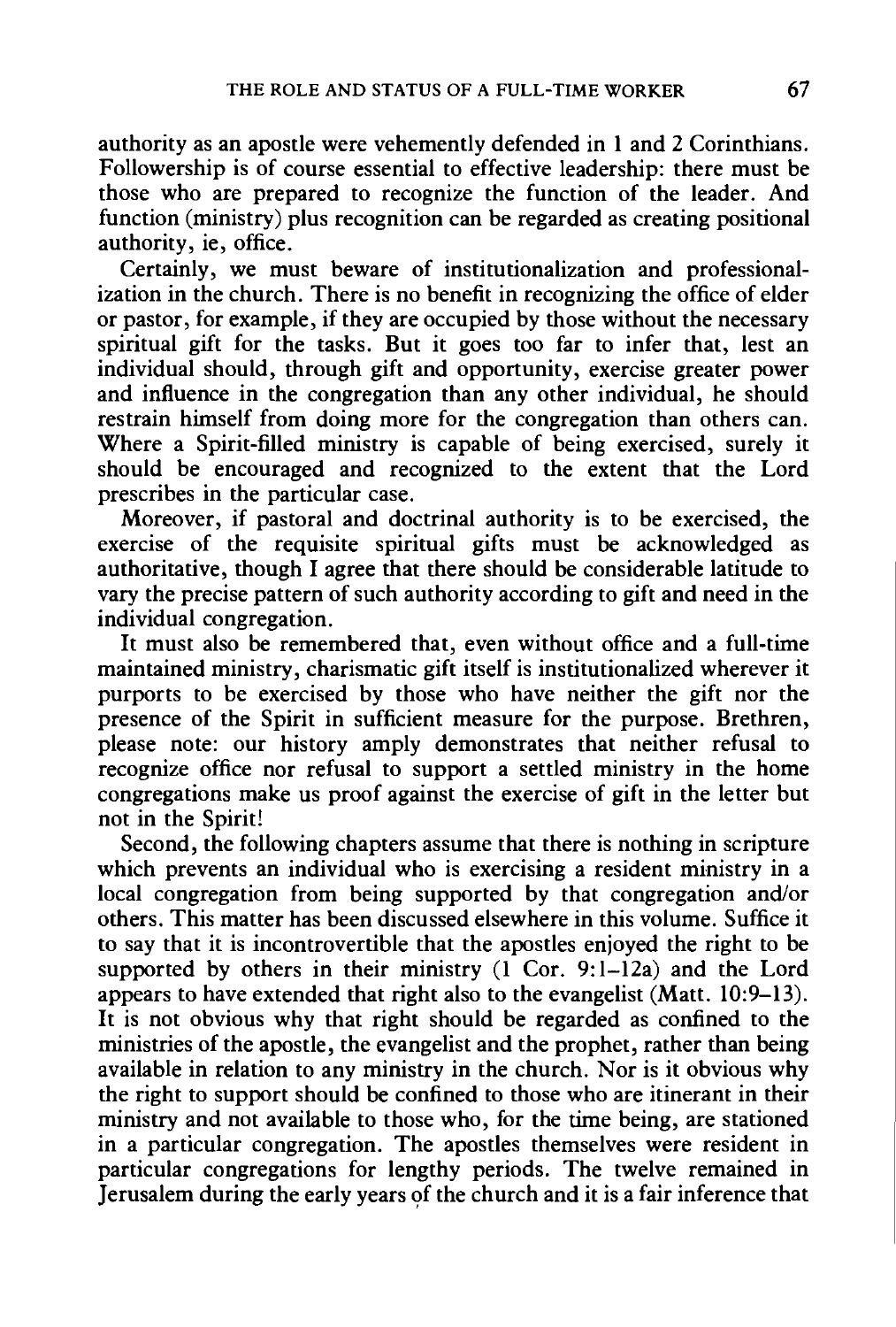they did not support themselves. Paul was himself resident, for example in Antioch, Corinth and Ephesus, for periods (though he did not normally exercise his right to support-see Acts 20:33-35 and 1 Cor. 9:12b-18); and it appears that his delegate, Timothy, was similarly resident, probably in Ephesus. And 1 Timothy 5:17-18 contains a strong, if not absolutely certain, implication couched as a principle, that certain (teaching) elders could be supported in their ministries. The same chapter implies a duty to support enrolled widows in their ministry ( $vv$  5–6).

Third, if an individual may receive financial support in the exercise of his or her ministry, what are the conclusions to be drawn about the implications of that support for the individual's status and position in this congregation? Paul's practice of refusing to exercise the right of support leads to some relevant observations. Paul normally sought not to be a charge on the church to which he was ministering, probably for a mixture of reasons of principle (freedom of utterance and compassion) and prudence. Yet his authority and status were in no way impaired *since they derived not from the nature of his support but from his gifts and position as an apostle called by God.* On the other hand, it is clear that Paul's ministry was for him the *priority* in his life: at the stage with which we are concerned, his calling was to be an apostle, not to be a tentmaker-the latter task was simply incidental as the means of his support.

The conclusions to be drawn are that standing and position in the congregation do not derive from whether or not a man or woman is supported in his or her ministry by the local congregation or the church at large. Nor do they depend on whether or not their ministry is full-time or part-time (in one sense, Paul's was part-time). They depend rather on the calling, gifts, ministry and priorities of the individual concerned. But it follows also that if, for example, elders have other *callings* (whether within the church or outside it) which conflict with their calling to eldership and take prior claim over it, then there must be serious questions about their status in the congregation as against those who regard their ministries in the local congregation as their priority calling.

These conclusions are of much relevance in considering the practical problems associated with the role and impact of a FTW in a congregation which subscribes to plural leadership in the form of eldership of the kind commonly found in Brethren assemblies. It is to those practical problems that I now turn.

# **Priorities in calling a full-time congregational worker**

In Brethren churches which have not previously called a resident FTW, the leadership and the congregation may well have to invest much time and emotional energy in deciding to seek such a person. Hard biblical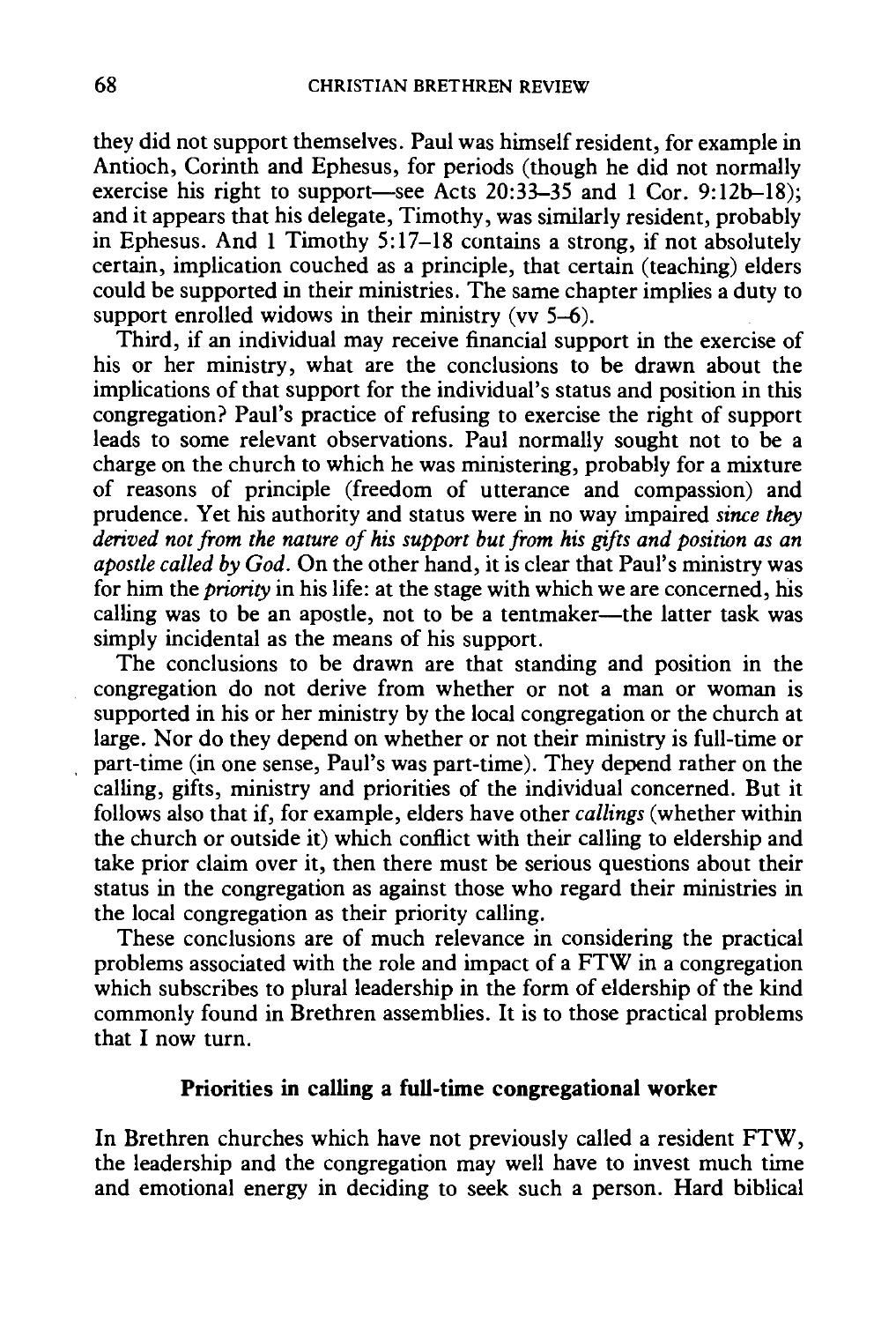study and discussion may be needed to convince those who are anxious that FTWs may 'not be consistent with either scripture or the traditions of the elders. Even those who have no objections of principle may be inclined to think that the need for a FTW reflects poorly on their own commitment and performance: 'if we were doing the job properly, we would not need a full-time person'. Such a statement is in itself revealing, because it suggests that calling a full-time person is in essence a second best, rather than the positive will of God and therefore an opportunity to be grasped. There may be something in this (as a matter of fact it has been observed in the United States that older, maturer congregations tend to need more full-time staff than younger, less mature ones—this may be a function of the general spiritual fervour and commitment of the congregation at large'). But such attitudes are in themselves relevant to the issues of the role of a FTW and his or her impact on the church.

If there have been intellectual and emotional struggles in coming to terms with the need for a FTW, once the decision has been made, there may be a temptation to relax and think that it is now only a question of finding someone to accept the position. More probably, the tasks of deciding whether to seek a full-time person and discussion of the possible role of such an individual will be undertaken in parallel rather than *seriatim*. There is then a danger that in the mêlée of discussion the issue of principle will be the focus of attention and thought rather than the more practical questions of role and selection. In either case, neglect of important preliminaries to the task of selection, and of the process of selection itself, may prove to be a recipe for disaster. It is essential that both the elders and the congregation devote adequate time and attention to these matters.

#### **Prayer and guidance**

Some may think that the suggestions in this chapter and the next place an excessive emphasis on rational analysis. That is a serious point which deserves a two-fold response. First, the principles suggested are simple, even if couched in the language of modern management; using different words, they have no doubt often been applied in the history of the church. More important, however, is the point that no congregation can live other than by the grace of divine revelation. It remains true that in the past simple and unlettered men and learned ones alike have received direction from God as to who should undertake ministry among them and in what ways (cf. Acts 13:1-4); and in the absence of such leading from the Lord, all the analysis and modern management techniques in the world will lead to nothing, or, worse, to choices which are wrong. The task is to find the right person for the right role. So the first and continuing requirement in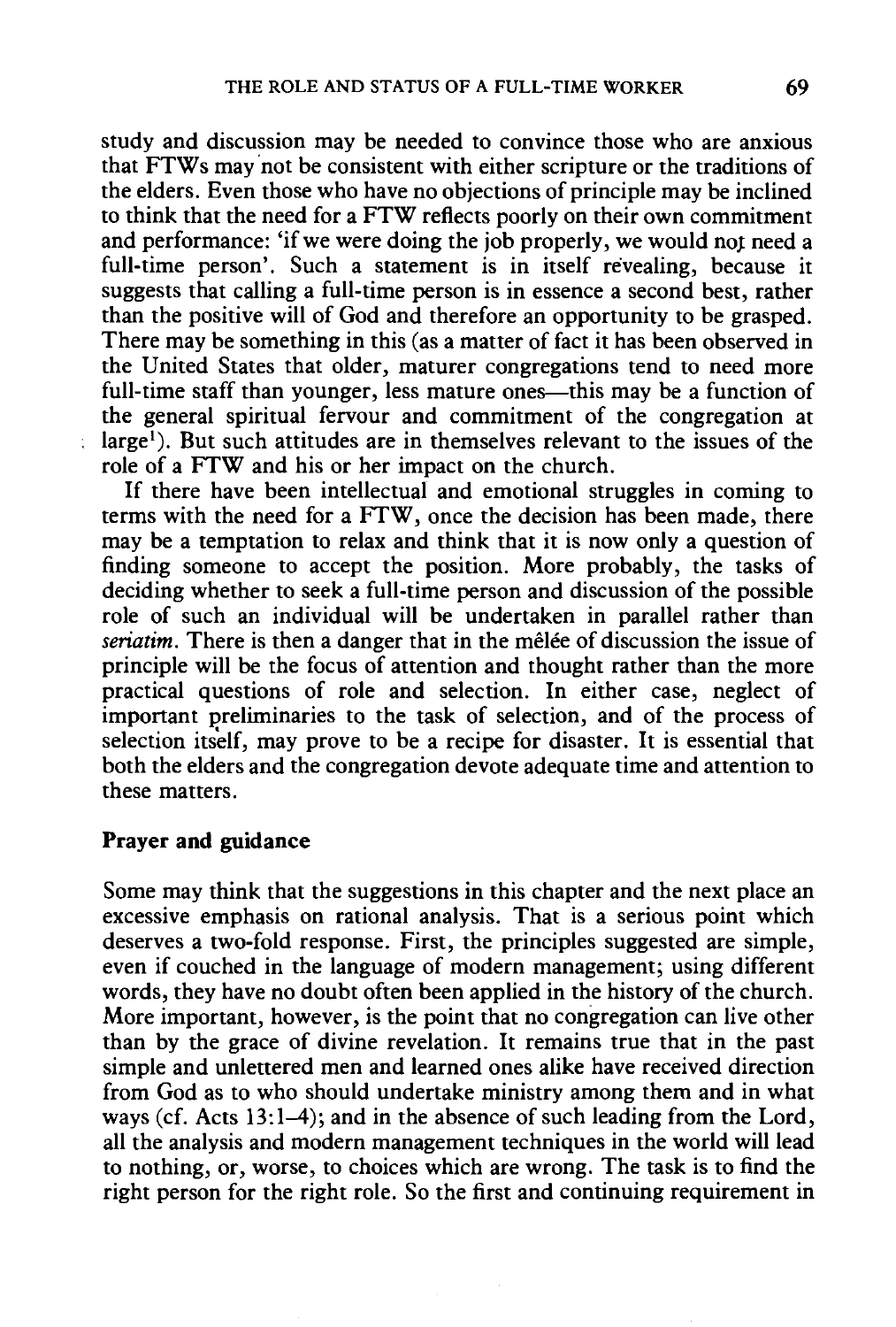selecting a FTW is for prayer for revelation as to the role which the FTW ought to discharge and the individual who is God's choice. Without this prayer the effort invested in defining roles and in selection may turn out to be an exercise of the flesh. In prayer, prophetic guidance and utterance of knowledge should be sought for the analytical task to which this chapter now turns.

# Considering motives, objectives and needs

In an environment of prayer and dependance on the Lord, the congregation should try to analyse its motives and objectives in seeking a FTW, and to assess its present circumstances and needs, with the aim of identifying the optimum role for the person being sought. The process of identifying the role has a three-fold aim. First, it should help to prepare the church and the elders for the presence among them of a FTW. Second, it should have the goal of drawing a template or target to assist in the search and selection. Once a fairly precise definition of the role has been drawn up, it will then be possible to ask what kind of person would best be able to fulfil this role—what age, what sex, what personal qualities, and above all what spiritual gifts will the person need in order effectively to discharge the responsibilities proposed? Third, if the role is properly defined, a number of practical points will probably become clearer as a basis for discussion with possible candidates: the accommodation, equipment and support services which the congregation can expect to have to provide, and the likely terms of engagement (hours, salary, etc.). The aim should be to draw up a document specifying the proposed role as a basis for advertisement (if that is intended) and discussion with possible candidates. In turn, that document can form the basis of a detailed job specification which, when a choice has been made, should be of help in two ways. Whether or not the FTW has recently been a member of the congregation, he or she can reasonably expect to know in detail what is or is not expected by the church. Equally, such a document should be made available to the church: as some may have had questions of principle, or about the merits of the person being called, the congregation should be in no doubt about what the FTW has been asked to do. The congregation should also be left in no doubt about what is expected of them by way of practical and spiritual support. If there are widespread misconceptions in the congregation or in the minds of key people on these matters, there will be a ready source of misunderstanding, and criticisms are likely to emerge that the FTW is doing too little, too much, or the wrong things; or that the congregation is failing to meet its obligations to the FTW either practically or with respect to the role promised to him or her. The result will.be unhappiness, mutual suspicion and tension, and insecurity for the FTW.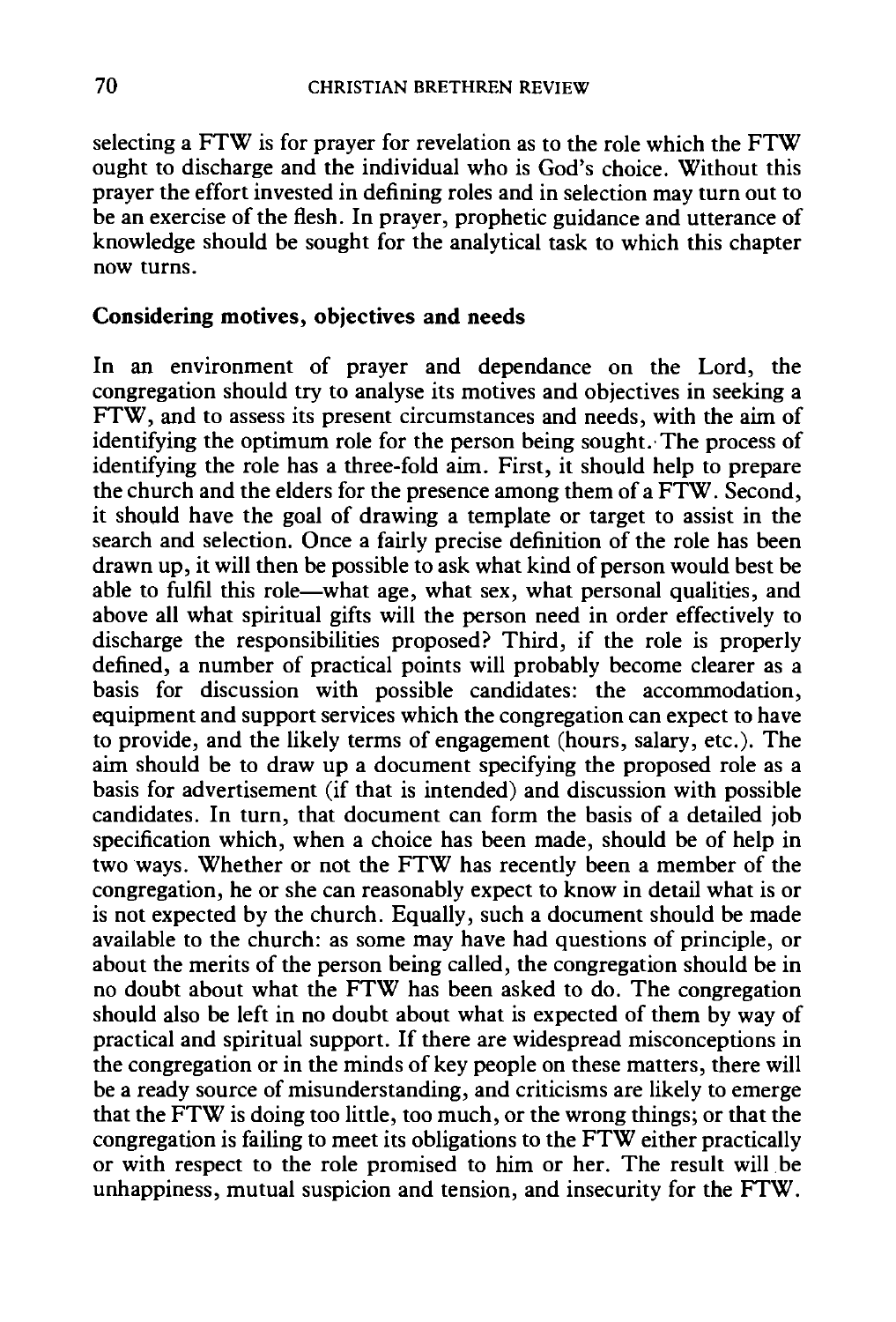Such emotions can be self-reinforcing so that a spiral reaction sets in, ending in disaster for the relationship and perhaps, in a very practical way, for the FTW.

# **Defining the role**

Elders and congregation should not underestimate the difficulty of defining the role in sufficiently clear terms to give the outsider an idea of the tasks which the particular congregation has in mind. Self-discipline is required to produce a satisfactory definition at a sufficiently early stage. In the Brethren context, the decision to seek a FTW may reflect not so much of the definite call of God (or of a recognition of natural progression for one individual within the particular church), as a rather unspecified feeling that the church is not making the progress which it should do and that those currently undertaking the ministry of the church are not meeting all the evident needs either quantitatively or qualitatively. Added to this may be the sense of guilt about poor performance already noted, or that the concept of a FTW in a single church situation does not conform to the practice of earlier years. This is an inauspicious basis for the innovatory step of calling a FTW. It is likely to generate on the one hand unreasonable expectations of the results which a FTW might achieve; and on the other hand conscious or unconscious resistance to his or her work. It is probably much easier for a younger, lively church which has recently come together as a congregation to decide that the time has come for one of its number to be set aside full-time for work within it. Conversely, in the mature, second or third generation, it may be easier for a newcomer to make progress as a FTW: an insider may be too sensitive to, and therefore hamstrung by, its traditions.

This inauspicious background would in itself be sufficient reason for careful thought about the proposed role. But there are two further considerations. First, in the absence of careful thought, minds may move quickly to the nearest analogy, that of the pastor or minister in nonconformist churches of other denominations. Second, some of those seeking positions may have very consciously in mind not only that role but the relationships of leadership which are normally found in non-Brethren, nonconformist churches. (It may be that the existing courses available in Bible colleges tend to reinforce this view, ie, that there has been insufficient adaptation of attitude and course content to new views of ministry which are gaining acceptance widely in the churches.<sup>2</sup> Indeed, if the FTW is to be integrated successfully into Brethren churches in this country without losing the best of the traditional view of the nature of ministry in a local congregation, it may be necessary to establish training arrangements in which full-time and part-time workers and 'lay' elders can be trained together.)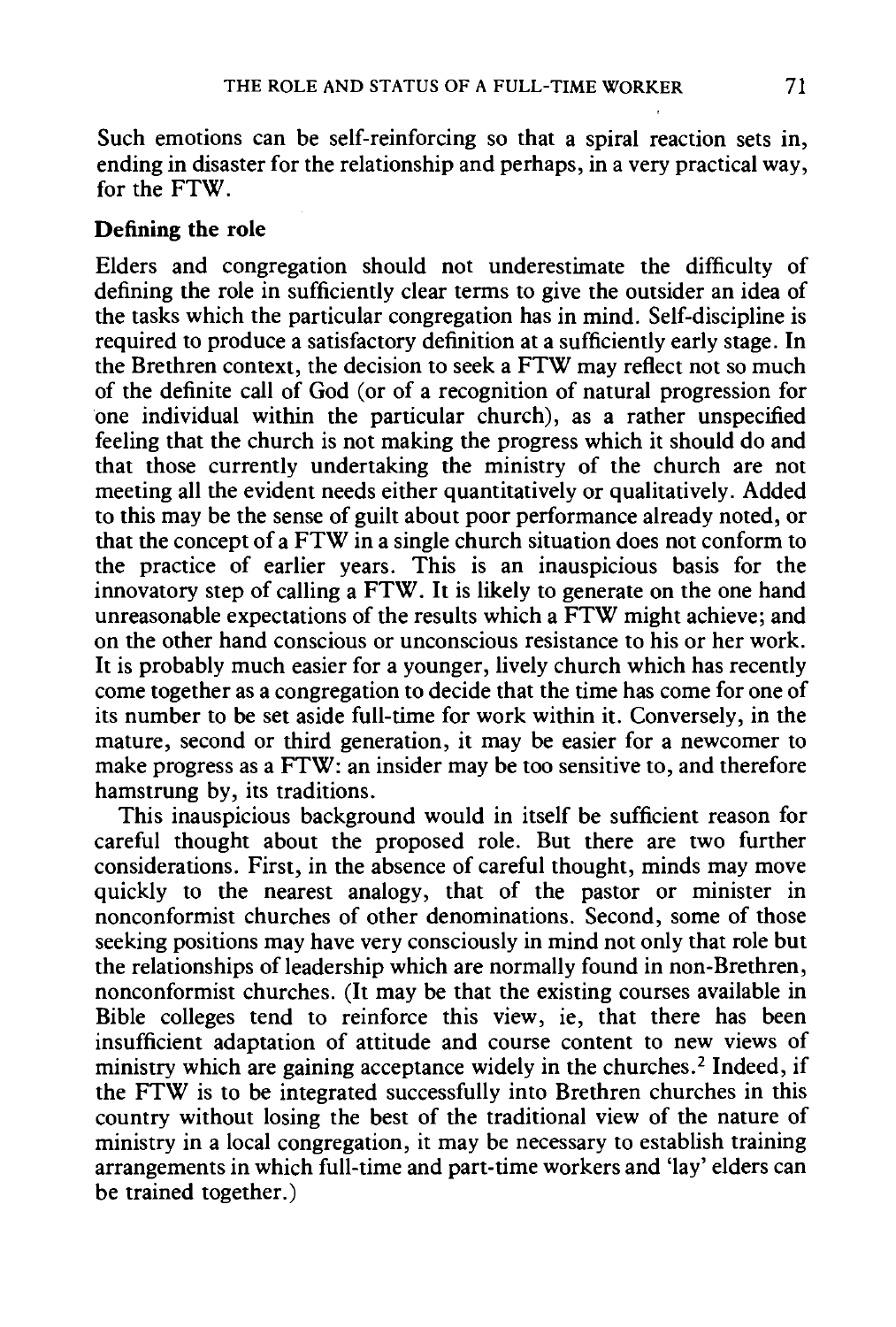Of course, it may well be that the immediate need of some churches, if their present decline is to be reversed, is precisely for an individual to discharge the role of the traditional pastor or minister of other nonconformist churches: the requirement for effective leadership, pastoring and teaching are so great that that is the best way of seeing that they are met. But Brethren churches have a very different tradition of ministry and great risks may be run if a congregation and a FTW slip into a relationship with concepts of role which are at wide variance. If this is the need, everyone in the church should be aware of it and consciously accept it, even if they have difficulty in embracing it emotionally.

But there are many other roles to be discharged in the live and growing congregation and the wide view of ministry traditional in the Brethren is consistent with a variety of role and combinations of role for the FTW. It may be that the full-time resource can best be applied in a role not traditionally associated with full-time workers in Christian churches, or at least not traditionally occupied by full-time people when the traditional role of the full-time person is being discharged by part-timers or by people in full-time secular employment. This last arrangement, and the relationships which it implies, may often be the norm in churches which are appointing a FTW for the first time. There are good grounds for believing that it can prove to be a very difficult relationship indeed. Because of common conceptions of the meaning of full-time service in a church, it requires considerable maturity on the part of the FTW and his 'lay' masters if the arrangement is to be fruitful—though it is perfectly common in secular circles and seems to provoke few problems there, eg, in local authorities (traditionally at least), in trade unions, charities and trusts for all sorts of purposes (perhaps it is a case of the children of darkness being wiser after their generation).

#### **Analysing the need**

All this argues for careful prior analysis by the elders, in co-operation with the congregation, of the tasks which might best be discharged by a FTW. This should be done systematically by the elders, perhaps by arranging that each be asked to identify in writing the area of activity in which fulltime assistance is most needed. Such a procedure might also be extended to the congregation-provided that the elders are prepared for some surprises about the congregation's perceptions of their current performance!

In any case, it may be helpful to analyse the congregation in two ways. First, the elders could list the character and quality of the spiritual gifts available in one and another member of the church, and to assess the manner and effectiveness in which those gifts are at present being used, and in which it might be practicable to use them in the foreseeable future. In effect, this represents the preparation of an inventory of existing gifts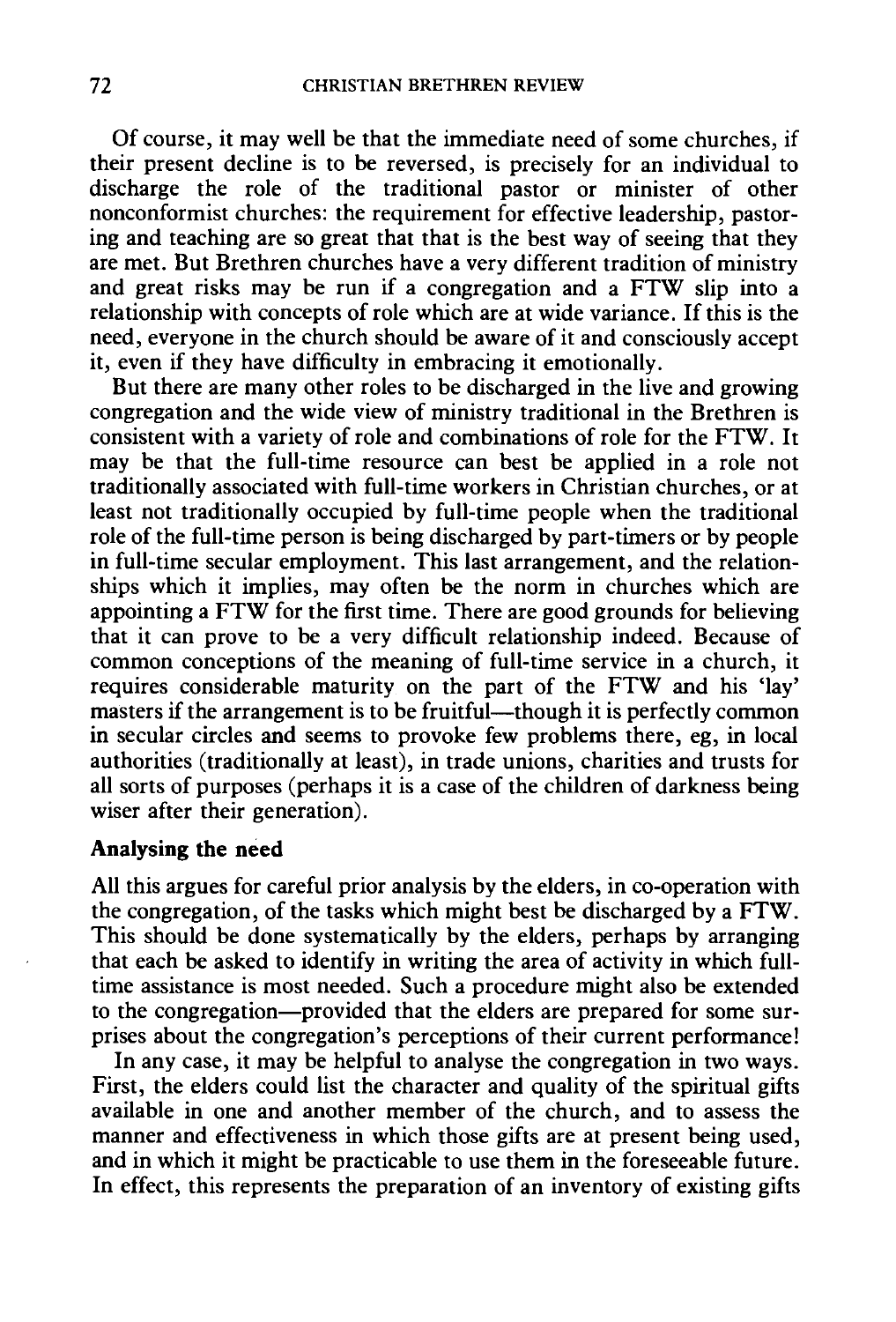and their deployment and possible deployment. Part of this task should be to identify the gifts which are lacking in the congregation, or which, though not actually lacking, cannot for whatever reason be deployed in a sufficient way to meet the needs of the congregation now and in the future. This step needs careful thought and prayer as it is normally easier to identify what is there than to identify what is missing.

Second, in parallel, the elders could consider the ways in which they believe the Lord is calling the church to develop in the next five years. What are the conditions required for such growth? To what extent is that development and growth likely to be constrained by lack of gift, or lack of time, commitment or personal circumstances (legitimate or illegitimate) on the part of those in the congregation who do have the requisite gifts?

Analysis of these two kinds should give the elders three options in defining the role of the future FTW. Either they may identify areas of gift which are lacking in the congregation and associated tasks which are not being discharged effectively or at all for lack of gift or available gift. Or they may decide that the priority is in the development of some areas of work in which there is ample gift, but where supplementary or substitute gift is needed. Or they may decide that the need lies in some appropriate combination of these approaches. In practice, some combination is the most likely outcome.

The first approach is bound to have attractions for churches with the Brethren tradition of ministry, because it implies that the FTW will be an *addition* to existing gifts and ministries of the congregation and will enable present members to continue to play a full part in the life of the congregation. But the gaps in a church's ministries may take a very odd shape, and result in strange and incoherent groups of tasks and an imbalanced and unsatisfying job for the FTW. While the 'lay' member may be able to tolerate a strange collection of tasks the full-time person will probably need a more coherent schedule of tasks.

The second approach will need careful and tactful handling in advance by the elders and a clear-eyed understanding of the probable impact of a FTW whose remit is to replace or duplicate existing gifts and tasks, especially as the people chiefly affected will be likely to be within the eldership itself. More will be said about this point later. But in the long run this approach may imply that some elders must be prepared to accept a very different leadership role in the church, and perhaps even that they should stand down altogether. This possibility needs to be understood and embraced from the start. It has moreover to be recognized that, even if the accent is upon seeking to give the FTW a role and tasks which are supplementary to those already discharged in the congregation, in practice the outcome is virtually bound to entail some replication of existing gifts and tasks.